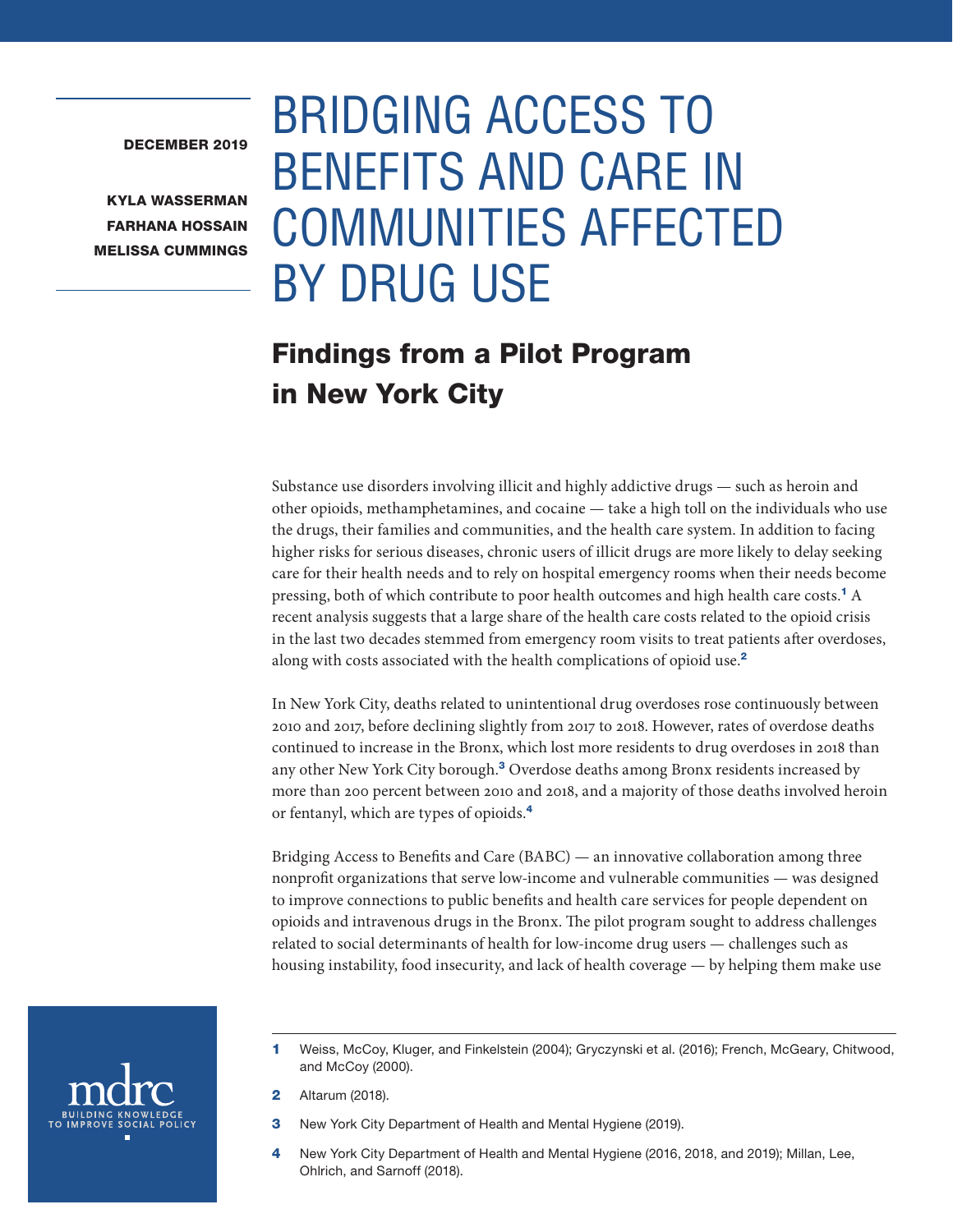of benefits and services. The primary goals of the BABC pilot program were to:

- Engage high-risk, high-need intravenous drug users and other opioid-dependent users through compassionate, community-based outreach in the Bronx
- Increase their awareness of and enrollment in public benefits
- Improve their access to and use of health care

Increasing outreach, benefits assistance, and direct connections to health services is expected to improve long-term health outcomes for people who use drugs. It is also expected to increase their use of preventive and mental health care and decrease their reliance on emergency rooms.

BABC was supported by the [OneCity Health](https://www.onecityhealth.org/onecity-health-overview/) Innovation Fund, an initiative designed to promote new ideas in New York City that could reduce avoidable hospitalizations, improve community health outcomes, and address social determinants of health such as food security and economic stability.

This brief presents findings from an MDRC study of the implementation of BABC between September 2018 and June 2019, and offers a few lessons for serving a traditionally high-need population with serious health issues.

## PILOT PROGRAM PARTNERS

BABC was a collaboration among three nonprofit organizations that brought different expertise and services to the partnership:

• **ACACIA NETWORK** offers an extensive array of services to advance its mission of promoting health and prosperity for individuals and families in low-income communities. These services include primary care, supportive and transitional housing programs, and behavioral health programs that include services related to mental health and substance use disorders. The organization takes a holistic approach to service delivery that is focused on improving the coordination and integration of services to tackle interrelated challenges faced by vulnerable populations (for example, health and housing).

- ST. ANN'S CORNER FOR HARM REDUCTION (SACHR) provides "nonjudgmental quality access to health resources" to drug users, homeless people, and people with HIV. Its services include street outreach, syringe exchange, assistance with basic needs, mental health counseling, HIV counseling, case management, and educational workshops. As its name suggests, the organization's approach to services is founded on the concept of harm reduction, which seeks to minimize the adverse consequences of illicit drug use on individual users by meeting their needs, without emphasizing abstinence-oriented treatment options.<sup>5</sup>
- SEEDCO seeks to advance economic opportunity for communities in need, primarily through employment services, case management, and improved access to benefits and health insurance for low-income workers and families. The organization has developed proprietary software — EarnBenefits Online (EBO) — that allows case workers to help their clients determine eligibility for more than 20 public benefits, including Medicaid, the Supplemental Nutrition Assistance Program (also known as food stamps), cash assistance, tax preparation, tax credits, prescription drug discounts, housing assistance, and telephone access. EBO also allows case workers to populate benefit

**<sup>5</sup>** Leslie (2008).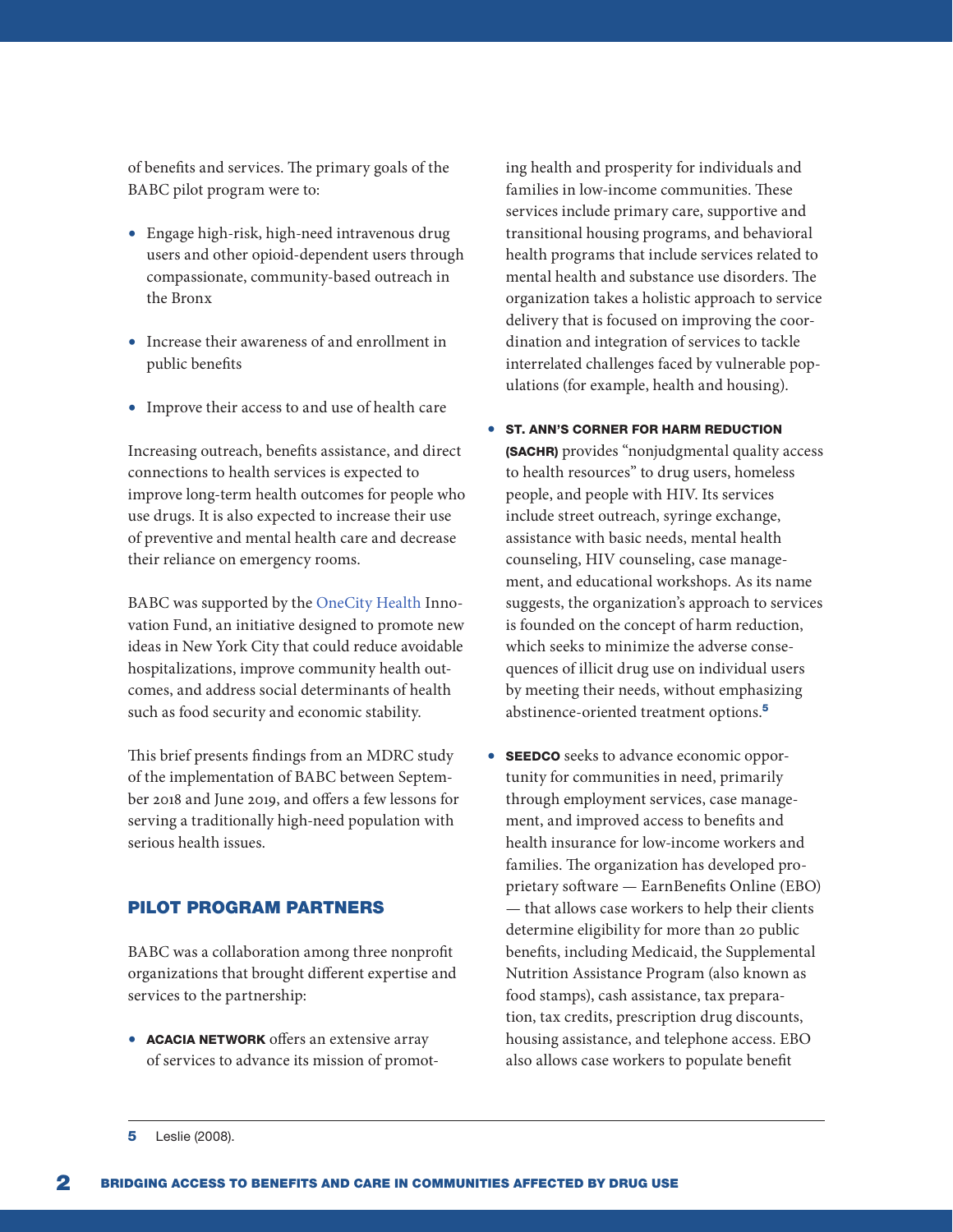applications with their clients' information for easier submission, and to track the status of the applications by following up with clients.

## PROGRAM IMPLEMENTATION

As illustrated in Figure 1, BABC sought to increase Acacia and SACHR's ability to reach the program's target population, to provide timely and efficient benefits screening, and to collaborate on care coordination and health care referrals. BABC helped both agencies hire new people and train new and existing staff members to use EBO, and gave them access to EBO for their clients. Seedco provided EBO licenses, materials, and training to Acacia and SACHR, which implemented the screening, referrals, and care coordination.

MDRC evaluated how BABC was implemented. The implementation analysis primarily relies on interviews with program staff members and leaders at Acacia and SACHR, as well as some quantitative indicators of service delivery at each organization. The evaluation was not designed to assess the short-term or long-term outcomes of pilot participants, and consistent data on participants' use of program services at both agencies were not available at the time this brief was written.

### Outreach and Recruitment

BABC staff members at Acacia and SACHR used mobile vans to offer benefits screening and referrals at different locations in their communities, and visited locations typically frequented by homeless people and drug users. So that staff



#### Figure 1: Overview of the BABC Pilot Program

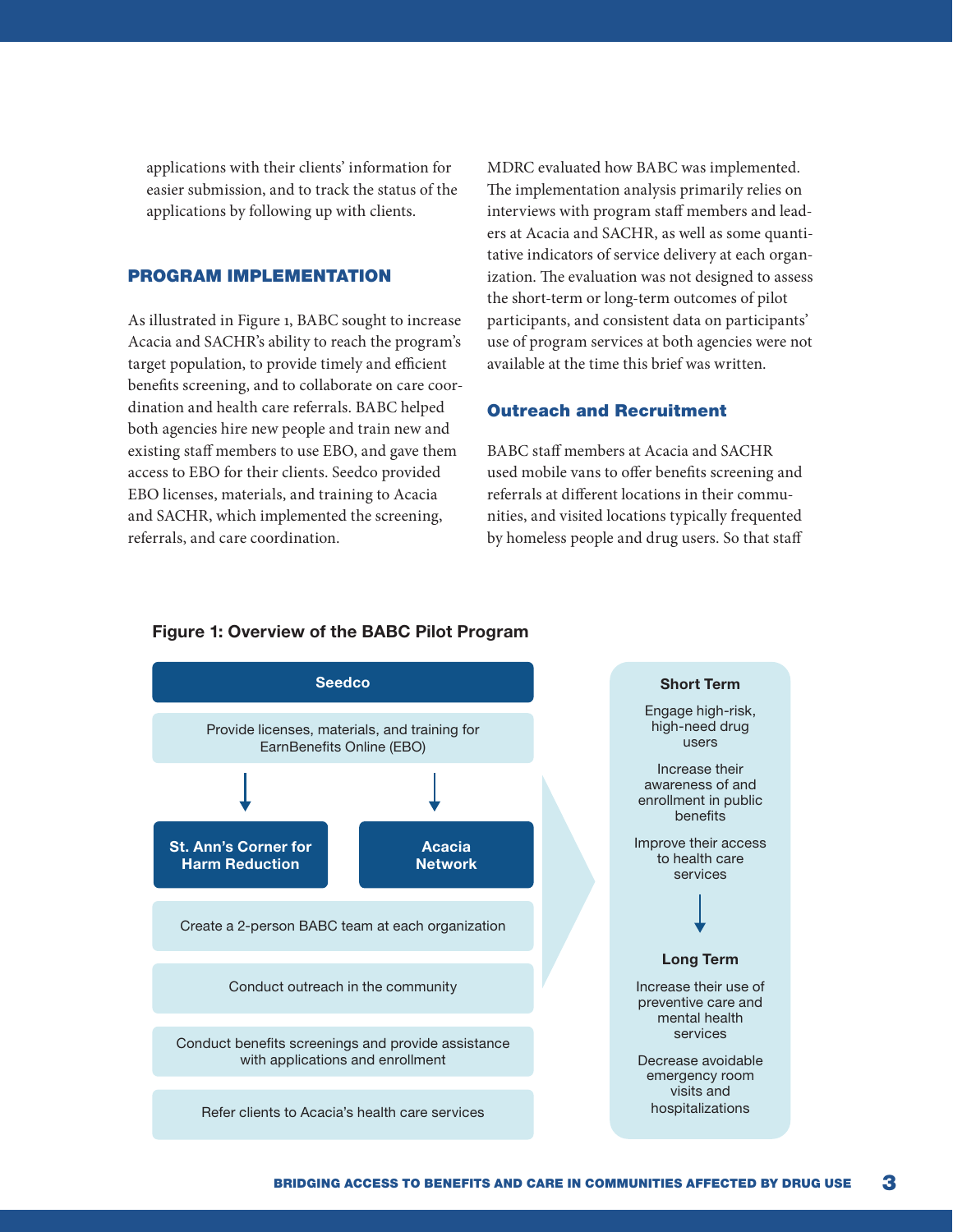members could use EBO's online platform in the field, both agencies used vans equipped with internet access. Staff members at SACHR also used mobile hotspots and tablets to reach people in their communities, and recruited people who visited their offices for other services. While BABC targeted intravenous drug users and other opioid-dependent users, there were no eligibility requirements for the program. Staff members provided screening and referral services to all individuals who wanted help visiting doctors or were interested in learning about benefits they might be eligible to receive.

# Access to Benefits

Both agencies used the EBO software to conduct comprehensive benefits screening for participants. Staff members could submit participants' demographic and income information and the software assessed their likely eligibility for multiple benefits at once. After the screening, staff members reviewed with participants the benefits that they may have been eligible for; helped them decide which to apply for; gave them printouts of application forms populated with their information, along with guidance on the documents they needed to submit with the applications; and referred them to social service agencies to complete the enrollment process.

Staff members said they attempted to follow up with participants after the referrals to learn whether they visited the agencies to submit their application packages, whether they encountered any problems, and whether they wanted additional help. In some cases, staff members accompanied participants to social service agencies to help them complete enrollment processes. The pilot program did not set requirements for how often or how intensely staff members should follow up with participants after they made referrals. Based on the interviews with staff members, it appears that follow-up activities largely responded to participants' needs and desires, and that those activities varied between the two providers.

Between September 2018 and June 2019, Acacia and SACHR provided benefits screenings to 610 individuals; about 60 percent of them were men, 76 percent were of Hispanic origin, and 13 percent were black. Everyone was screened for multiple types of benefits in the areas of health insurance, discounted prescription coverage, housing assistance, income support, taxes, and telephone access. Of the 610 participants who were screened for benefits, 111 received referrals during the pilot period, and staff members were able to confirm that 47 enrolled in benefit programs. This number only captures the benefit enrollment of participants whom staff members were able to reach to follow up; some participants may have enrolled in benefits without letting staff members know. Staff members also reported that participants faced several barriers to enrolling in benefits, including long wait times at social service agencies and challenges with document requirements. While staff members attempted to provide follow-up support to help people overcome these barriers, they were not always able to reach participants.

#### Access to Care

BABC staff members at both agencies referred participants to Acacia providers for a range of health services. While EBO screenings for BABC began in September 2018, a specific referral process between SACHR and Acacia for the pilot program did not begin until February 2019 due to changes in staffing and leadership at the agencies.

Staff members at SACHR used a form to help Acacia identify participants they referred, to provide relevant information about their needs, and to facilitate a smooth and seamless transition in care. They also developed relationships with staff members at Acacia to determine where to send participants for different services and so that they could notify people at Acacia directly when making referrals. SACHR staff members felt that the referral partnership and coordination shortened the time participants waited to see medical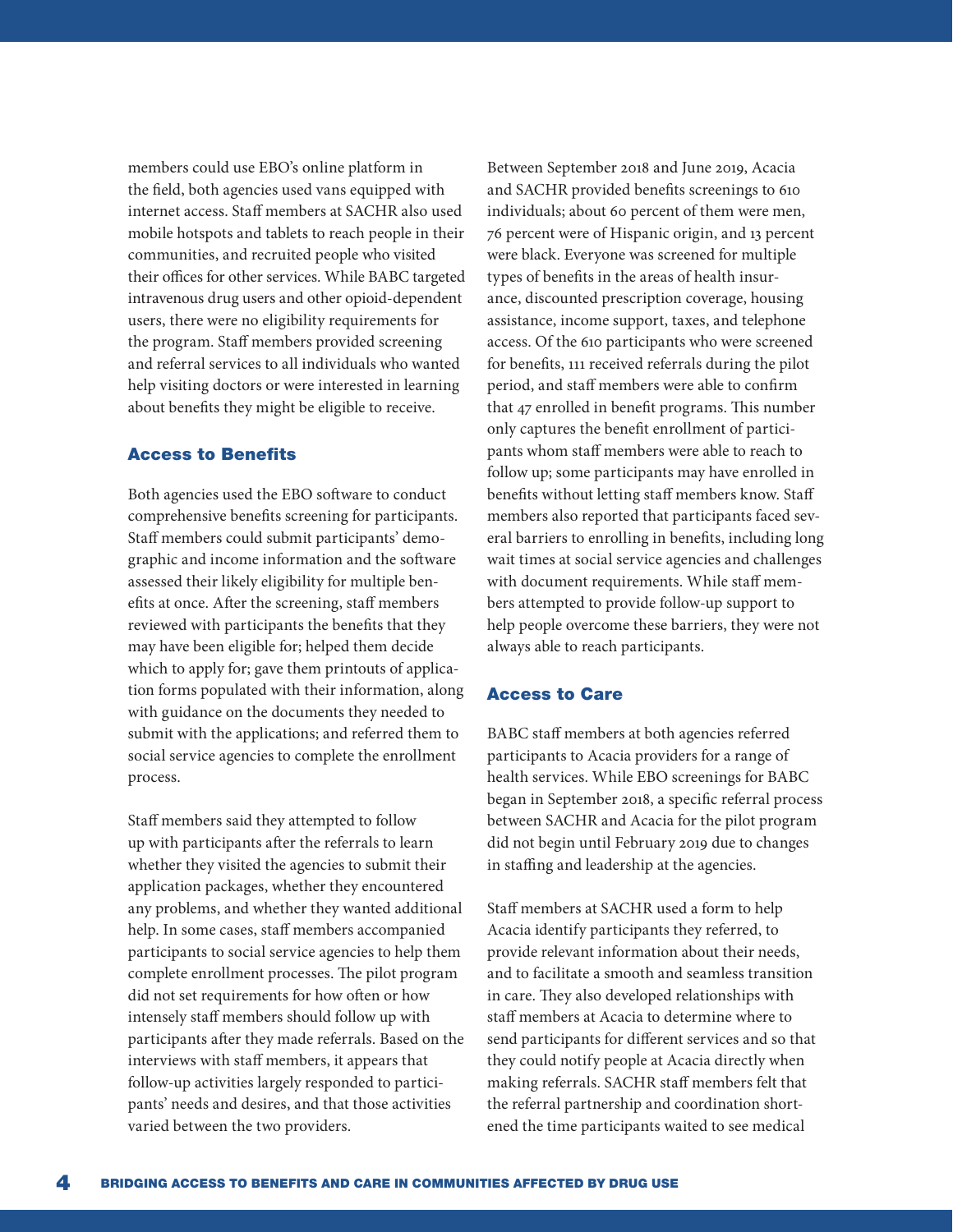providers, potentially making it more likely that they would get care. Staff members reported that long wait times can make participants anxious and prompt them to leave a provider location without receiving care.

As part of this pilot program, 32 individuals referred by SACHR received health care services from Acacia. Based on data received from Acacia, these individuals made a total of 98 visits to Acacia provider locations during this time — an average of about 3 visits per participant. Primary care visits accounted for most of these visits (63 percent), followed by mental health visits (33 percent) and dental visits (4 percent). BABC staff members at Acacia also referred participants for health care services internally within the organization, but data on those referrals were not available to MDRC. Acacia staff members also referred some participants to SACHR for harm-reduction programs based on their needs.

#### LESSONS LEARNED

While MDRC's evaluation of the BABC pilot program is modest in its scope, the implementation findings offer a few lessons that may be helpful for community-based organizations that serve people affected by substance use disorders and that seek to partner with other organizations to expand their offerings.

Meeting people "where they are" is an important strategy to engage people who use drugs and other disenfranchised populations who may benefit from increased access to benefits and health care.

Staff members at SACHR and Acacia engaged participants at different locations in the community, instead of waiting for them to come into the agencies' offices for services. Doing so allowed them to reach people who otherwise would not have received information about the support available to them.

Technology can help practitioners engage their clients in the community, but to use new technology, organizations must build additional capabilities.

A comprehensive digital tool — EBO — allowed BABC staff members to provide immediate benefits screening to participants in the community and to offer more informed guidance to support their decision-making. Staff members reported that the software was easy to use and that it provided participants with accurate information they could use to take action. They also reported that participants were often surprised to learn about the benefits available to them. However, to access EBO's online platform in the field, Acacia and SACHR had to build additional technological capabilities, such as the ability to use mobile hotspots and tablets. SACHR staff members did not have access to a printer in the field; they printed documents in their office and returned to the field with information about participants' benefits eligibility and application paperwork.

Improving access to benefits for vulnerable groups may require intensive, continuing engagement to help people navigate enrollment requirements and processes.

As discussed above, EBO proved to be a valuable tool for staff members to engage members of a high-need population in benefits screening and to help them complete application forms. EBO also provided staff members with automated reminders to follow up with participants and a data system to track their enrollment status. However, BABC staff members reported that they followed up with varying frequency and intensity depending on participants' needs and desires to engage, and that they were not always able to reach participants after the screening for various reasons. For example, some participants were transient, and the addresses or phone numbers available for them were not current.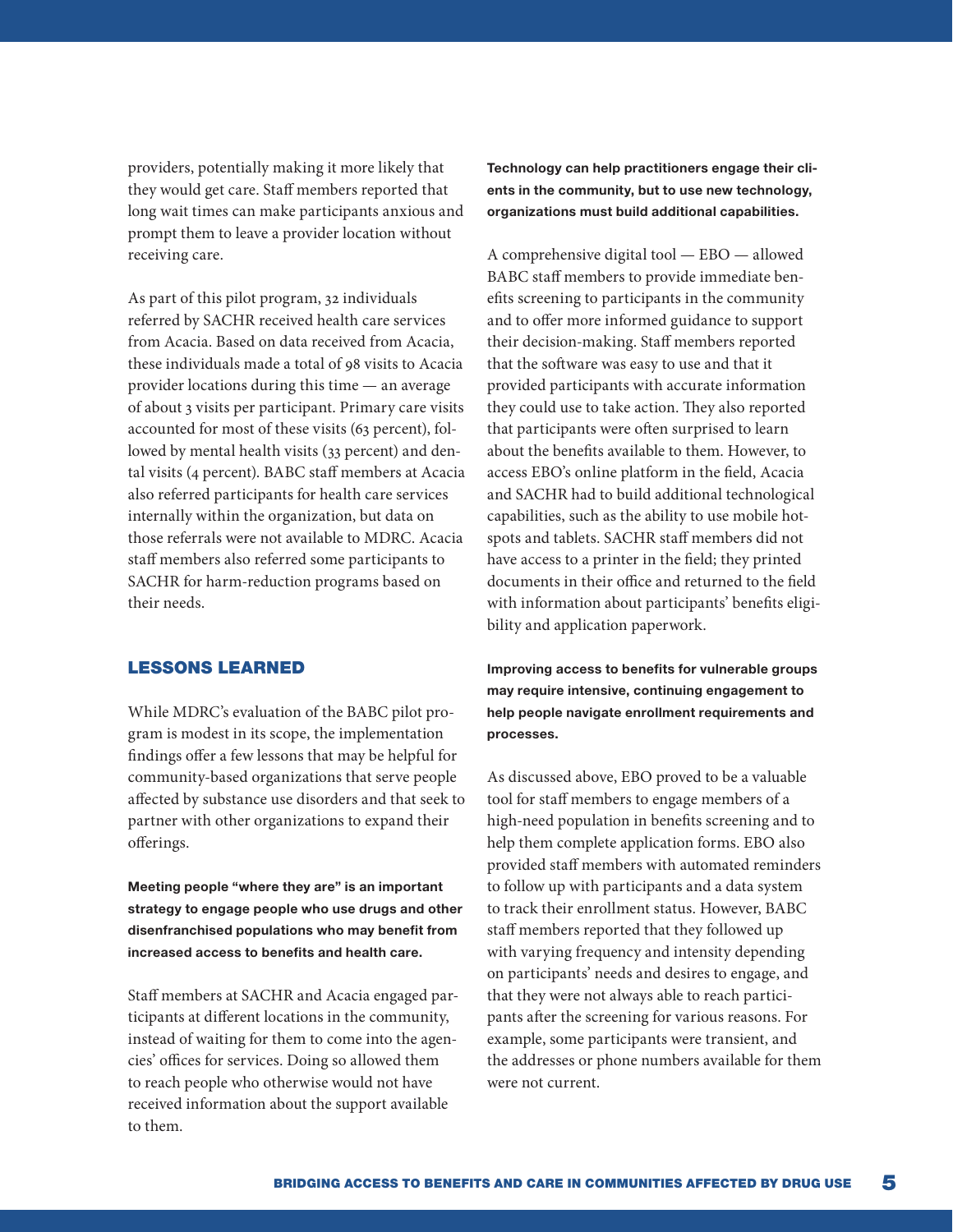Staff members provided participants with completed application forms, guidance with documentation, and referrals to social service agencies. But, as mentioned above, they also reported that participants faced other barriers when trying to enroll in benefits, such as lack of transportation, long wait times, and challenges with paperwork. Their observations are in line with evidence from prior research that vulnerable groups — such as people who use drugs or face housing instability — may require substantial, ongoing support to help them navigate the complex application processes and extensive documentation requirements of many benefit programs.<sup>6</sup>

Building strong partnerships among multiple organizations to establish a continuum of care requires leadership and training to get everyone to pursue common goals.

Acacia and SACHR share some common goals. They both aim to improve outcomes for vulnerable and disadvantaged communities in the Bronx, and both strive to serve the whole person, rather than focusing on a person's problems individually. But there are some important differences in their approach to serving drug users: SACHR largely serves drug users through harm-reduction programs, whereas Acacia serves a broader population with a wide range of programs that include abstinence-focused treatment services.

A major objective of the partnership was to strengthen collaboration between these two organizations, allowing SACHR to increase access to health care for its clients and Acacia to engage more people who could benefit from increased access to health care. Both organizations were ultimately successful in engaging participants in health care services during the last few months of the pilot period. However, in the beginning, the

differences between the two organizations in their approach to serving drug users made it challenging for them to collaborate effectively and efficiently. They had different understandings about how best to work with drug users to achieve the pilot program's desired outcomes. Both organizations also experienced some leadership and staff transitions toward the beginning of the pilot period. Those transitions delayed the referral partnership between Acacia and SACHR, in part because they made it more difficult for the organizations to reach a shared understanding of BABC's goals and a sense of joint ownership over the program.

It takes leadership and work to get people across organizations to agree about what an initiative will look like or how to best support a target population, so that these types of collaborations can operate as intended. Findings from the implementation analysis suggest that the pilot program could have benefited if there had been a broader effort in both organizations to educate a larger number of staff members and leaders about BABC and its goals, and to establish a shared understanding of how the two partners could contribute to those goals. While the pilot project provided training to the staff members designated to carry out program services, referrals and care coordination involved many other people in both organizations. Educating more staff members and leaders in both organizations at the beginning of the pilot period may have mitigated the gaps created by staff transitions and the lack of shared understanding about the service approach and outcome goals.

# LOOKING AHEAD

The BABC pilot program increased the ability of two community-based organizations to engage members of vulnerable groups and expand their

6 Annie E. Casey Foundation, Ford Foundation, and Open Society Institute (2010); Burt et al. (2010); Wu and Eamon (2010).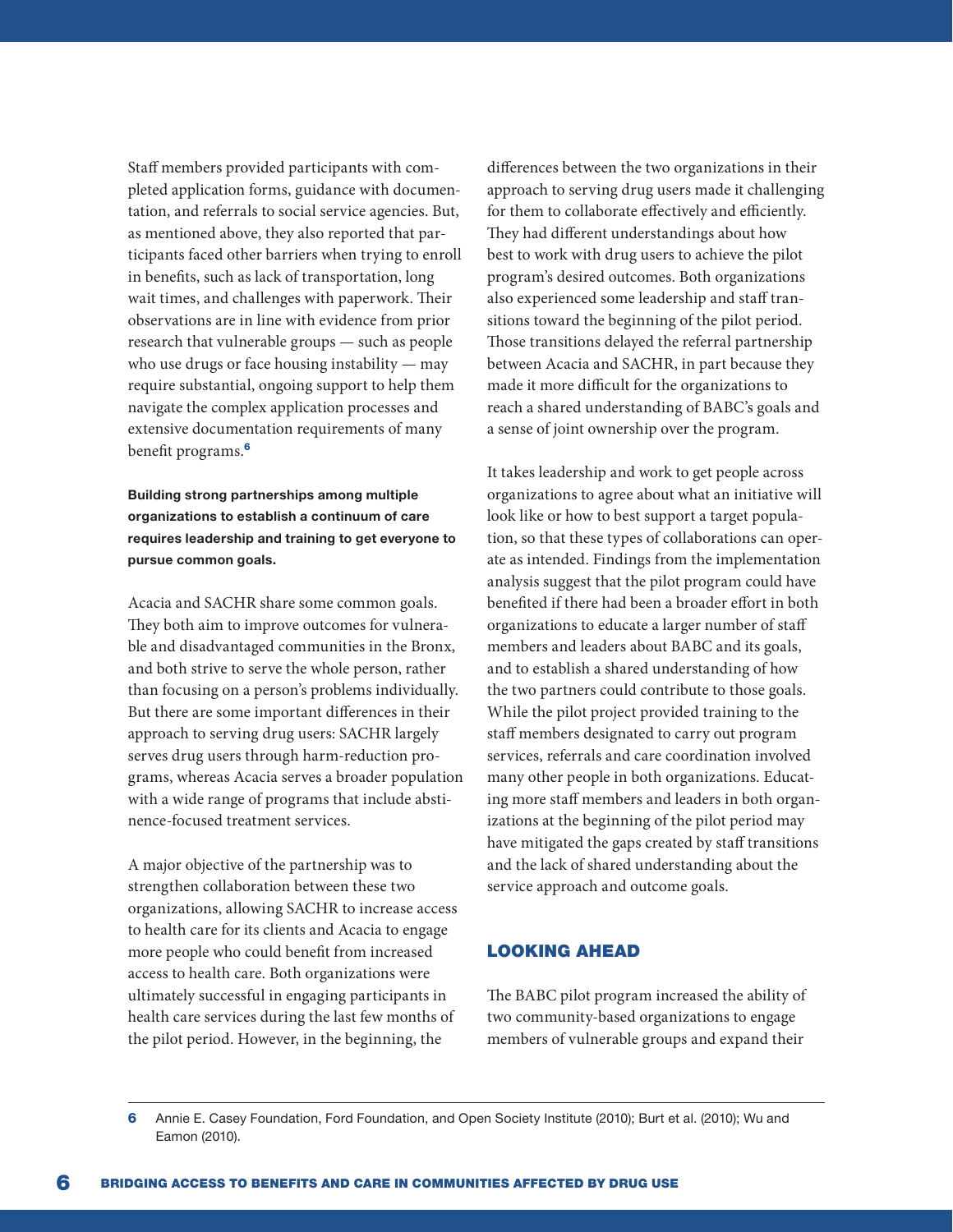access to benefits screening and health care services. Despite some implementation challenges, the pilot program successfully offered benefits screening and health care referrals to many people during the short implementation period. BABC staff members found EBO to be a valuable tool in providing real-time assistance with numerous benefits, and the referral partnership and care coordination between SACHR and Acacia is believed to have shortened the time program participants waited to see medical providers and may have increased the likelihood that participants would get care. The partnership has provided lessons and tools to the participating organizations that could make them better able to serve a growing number of people who are dependent on opioids or use other intravenous drugs.

# ACKNOWLEDGMENTS

The BABC study was made possible through the support of many individuals and organizations. It was funded through a grant from the New York City OneCity Health Innovation Fund.

We are grateful to Tara Colton at Seedco; Joyce Rivera and Bart Majoor at Saint Ann's Corner of Harm Reduction; and Jennifer Collazo, Lymaris Albors, and Yaberci Perez at Acacia for their support of the BABC partnership and study. We would also like to thank the staff members who implemented and oversaw the delivery of BABC and who participated in the evaluation. All these individuals gave generously of their time to help us learn about the program.

We would like to thank Carlos Bolanos at Seedco and Kim Downes at Acacia for compiling and providing access to the data.

In addition, this research would not have been possible without the work of many individuals at MDRC. Megan Millenky directed the study. Lily Freedman oversaw the quantitative data acquisition. Along with Dan Bloom, they both provided thoughtful comments on drafts of this brief, and Joshua Malbin edited it.

#### **REFERENCES**

- Altarum. 2018. "Economic Toll of Opioid Crisis in U.S. Exceeded \$1 Trillion Since 2001." Website: https:// altarum.org/news/economic-toll-opioid-crisis-usexceeded-1-trillion-2001.
- Annie E. Casey Foundation, Ford Foundation, and Open Society Institute. 2010. "Improving Access to Public Benefits: Helping Eligible Individuals and Families Get the Income Supports They Need." Website: www.aecf.org/resources/improvingaccess-to-public-benefits.
- Burt, Martha R., Jenneth Carpenter, Ann V. Denton, Samuel G. Hall, Kathryn A. Henderson, John A. Hornik, Garrett E. Moran, and Debra J. Rog. 2010. *Strategies for Improving Homeless People's Access to Mainstream Benefits and Services*. Washington, DC: U.S. Department of Housing and Urban Development, Office of Policy Development and Research.
- French, Michael T., Kerry Anne McGeary, Dale D. Chitwood, and Clyde B. McCoy. 2000. "Chronic Illicit Drug Use, Health Services Utilization and the Cost of Medical Care." *Social Science and Medicine* 50, 12: 1,703-1,713.
- Gryczynski, Jan, Robert P. Schwartz, Kevin E. O'Grady, Lauren Restivo, Shannon G. Mitchell, and Jerome H. Jaffe. 2016. "Understanding Patterns Of High-Cost Health Care Use Across Different Substance User Groups." *Health Affairs* 35, 1: 12-19.
- Leslie, Karen Mary. 2008. "Harm Reduction: An Approach to Reducing Risky Health Behaviours in Adolescents." *Paediatrics and Child Health* 13, 1: 53-56.
- Millan, Maria Gonzalez, Rachel Lee, Jessica Ohlrich, and Chloe Sarnoff. 2018. *Bronx Opioid Epidemic Needs Assessment*. New York: Columbia University School of International and Public Affairs.
- New York City Department of Health and Mental Hygiene. 2016. "Unintentional Drug Poisoning (Overdose) Deaths Involving Heroin and/or Fentanyl in New York City, 2000 — 2015." *EPI Data Brief* No. 74.